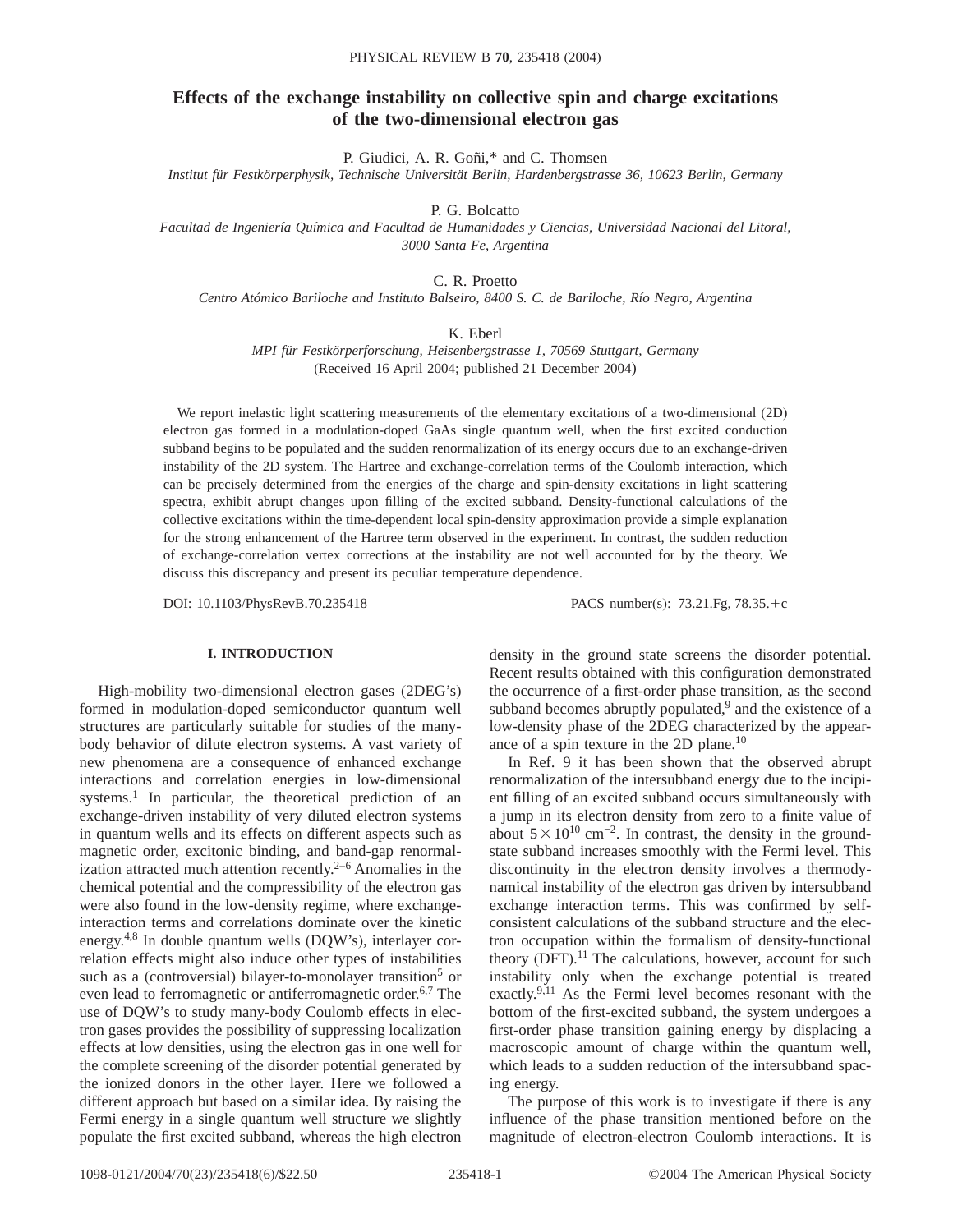well known that many-body effects in the electron gas manifest themselves in the spectrum of collective spin and charge-density excitations. The information about the intersubband exchange-correlation energy, partly responsible for the occurrence of the instability, can be obtained directly from the frequency shift of the spin-density excitation (SDE) from the intersubband single-particle energy (SPE), the socalled excitonic shift.<sup>12,13</sup> On the other hand, the macroscopic displacement of charge associated with the sudden renormalization of the subband energy is expected to have an impact on the Hartree energy which contributes to the intersubband charge-density excitation (CDE).<sup>12,13</sup> With this in mind, both inelastic light scattering measurements and selfconsistent calculations within the local spin-density approximation were carried out in the density range of the thermodynamical instability of the 2DEG.

We point out that the exact-exchange theory also predicted a spontaneous breakdown of the spin symmetry to take place in a narrow range of Fermi levels close to the first-order phase transition. The spin instability is favored by *intrasubband* exchange interactions in the excited subband, as long as its population remains  $low.^{10}$  Spontaneous spin polarization of the 2D system was observed only for low effective electron temperatures. The measurements of the present work, however, were performed at high laser powers, at which the temperature of the electron gas is increased beyond the point of destruction of any magnetic order. The advantage of using high powers is the reduction of the measurement time, what is important due to the unstable character of the system in the density range of interest.

## **II. EXPERIMENTAL DETAILS**

The sample is a modulation-doped 25-nm wide GaAs single quantum well (SQW) with  $Al_{0.33}Ga_{0.67}As$  barriers grown by molecular-beam epitaxy. The growth sequence is given in Ref. 14. At 2 K the electron gas has a mobility of  $8 \times 10^5$  cm<sup>2</sup>/V s and a density of about 6.5 × 10<sup>11</sup> cm<sup>-2</sup>. In order to change the electron density, a dc bias is applied between the 2DEG, contacted from the surface by In alloying, and a metallic back contact. Without bias only the lowest subband is occupied. By raising  $E_F$  with the gate voltage, the first-excited subband becomes populated.

The electron densities  $n_0$  and  $n_1$  of the ground and firstexcited subbands, respectively, as well as the intersubband energy  $E_{01}$  and the Fermi level were determined by fitting the PL spectra with a line shape function. It consists of a Lorentzian or Gaussian peak corresponding to the resonant bandto-band transitions, the steplike 2D density of states of the quantum well and the Fermi distribution. The same kind of fitting function is used for describing the contribution to PL emission arising from optical transitions from the firstexcited subband. In this case, however, the function reduces to a single Lorentzian (Gaussian) peak if  $E_F \leq E_{01}$ . Inelastic light scattering measurements were performed in backscattering geometry with incident photon energies in resonance with an excitonic transition between high excited states of the SQW. A tunable Ti:sapphire laser was used for excitation and spectra were recorded with optical multichannel detection.

### **III. CALCULATION METHOD**

The calculations have been performed in the local spindensity approximation (LSDA) within the framework of the density-functional theory.<sup>15</sup> The spectrum of excitations can be obtained with the so-called time-dependent local spindensity approximation (TDLSDA); a linear response theory which generalizes the well-known time-dependent Hartree approximation or random phase approximation (RPA).

Within LSDA, the exchange-correlation potential is a functional of electronic densities

$$
V_{\rm xc}(z,\sigma) = \frac{\partial}{\partial n^{\sigma}} [(n^{\uparrow} + n^{\downarrow}) \varepsilon_{\rm xc}(n^{\uparrow}, n^{\downarrow})], \qquad (1)
$$

where  $\sigma, \sigma' = 1$  (-1) for spin ↑ (1) respectively, and  $\varepsilon_{\text{xc}}$   $(n^{\uparrow}, n^{\downarrow})$  is the exchange-correlation energy per particle, as parametrized by Perdew and Zunger<sup>16</sup> for the unpolarized and polarized homogeneous 3D electron gas and interpolated by von Barth and Hedin<sup>17</sup> for an arbitrary magnetization.

The failure of LSDA to achieve a correct self-consistent electronic structure due to a poor treatment of exchange effects is well known as the gap problem. So we proceed as follows: having as initial information the total density *n*, the Fermi energy  $E_F$ , and the energies of the first two subbands  $E_0$  and  $E_1$  from photoluminescence experiments, we adjust the geometry of the SQW in the calculations to obtain self consistently the electronic structure corresponding to the experimental input parameters. The wave functions obtained in this way are very close to those yielded by an exactexchange calculation.<sup>18</sup> The parameters to be adjusted are the well width  $d_w$  and the asymmetry parameter  $\eta$ . The last one reproduces the change in the well potential shape when the bias is introduced. Without bias ( $\eta=1$ ) the well has the original triangular shape, whereas a value of  $\eta=0$  correspond to a symmetric SQW.

The collective excitations of charge and spin were calculated using a generalized time-dependent local spin-density approximation. $\frac{7}{1}$  In this approach, the energy of each mode is obtained from the zeros of the secular determinant of the spin-dependent dielectric tensor, which can be written in terms of the exchange-correlation potential in the subband representation. The corresponding potential matrix elements, as a function of the wave vector  $q$  of the excitations, are

$$
V_{ij,i'j'}^{\sigma,\sigma'}(q) = \frac{1}{A} \int dz \int dz' \phi_{i\sigma}^*(z) \phi_{j\sigma}(z) \phi_{i'\sigma'}^*(z') \phi_{j'\sigma'}(z')
$$
  
 
$$
\times \{ (2\pi e^2/\varepsilon q) \exp(-q|z-z'|) + \delta(z-z')
$$
  
 
$$
\times [K_{\text{xc}}(z) + (\sigma + \sigma') J_{\text{xc}}(z) + \sigma \sigma' I_{\text{xc}}(z)] \}, \quad (2)
$$

 $\phi_{i\sigma}(z)$  are the self-consistent wave functions that diagonalize the effective one-dimensional LSDA Hamiltonian, after assuming translational invariance along the  $(x, y)$  plane (area  $A$ ), and  $i$ ,  $j$ ,  $i'$ ,  $j'$  are subband indexes. The term in the second line on the right-hand side of Eq. (2) corresponds to the Hartree contribution, with  $\varepsilon$  being the dielectric constant of GaAs. The terms in square brackets, which all arise from exchange-correlation (xc) contributions, are given as

$$
K_{\rm xc}(z) = \partial^2 E_{\rm xc} / \partial n^2|_{n(z),m(z)},\tag{3}
$$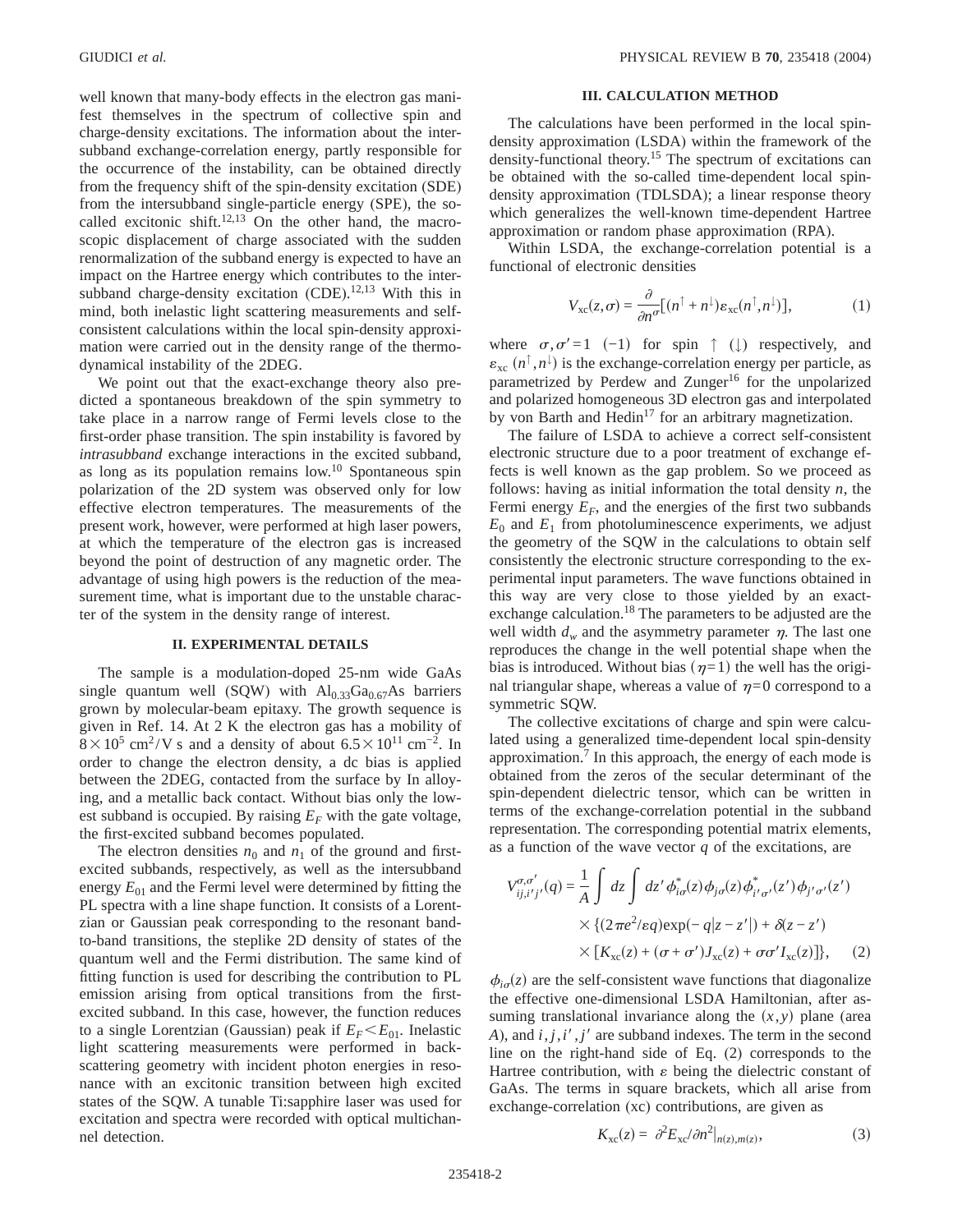

FIG. 1. Photoluminescence spectra of a 25-nm-wide single quantum well in the energy region of the emission from the firstexcited subband at  $E_1$ . The spectra were taken at 2 K lattice temperature and for different voltages. The evolution at different voltages of the Fermi energy  $E_F$ , obtained by fitting the PL spectra with a line shape function, is indicated with arrows.

$$
J_{\rm xc}(z) = \partial^2 E_{\rm xc} / \partial n \partial m|_{n(z), m(z)}, \tag{4}
$$

$$
I_{\rm xc}(z) = \partial^2 E_{\rm xc} / \partial m^2 |_{n(z), m(z)}, \tag{5}
$$

where  $E_{\text{xc}}(n,m) = n\varepsilon_{\text{xc}}(n,m)$  is the exchange-correlation energy per particle of the homogeneous 3D electron gas for arbitrary density  $n(z)=n^{\uparrow}+n^{\downarrow}$  and magnetization  $m(z)=n^{\uparrow}$  $-n^{\downarrow}$ . *J*<sub>xc</sub>(*z*) corresponds to a mixed charge-magnetic excitation, whose contribution is zero in non-spin-polarized (paramagnetic) phases, as are the ones studied in this work. In this paramagnetic situation both CDE and SDE are decoupled. In addition to, by using the symmetry  $\phi_{i\sigma}(z) = \phi_{i,-\sigma}(z)$  it can be derived from Eq. (2) that the CDE has contributions from the Hartree term and the exchange one proportional to  $K_{\text{xc}}(z)$ , whereas only the term proportional to  $I_{\text{xc}}(z)$  contributes to the SDE. It is worth noting that our calculation includes consistently exchange-correlation effects in both the groundstate calculations and in the linear-response treatment of the excited states. Exchange and correlation is included at the LDA level, as there not exist to date a dynamic (timedependent) extension of the static exact-exchange results of Refs. 9,11.

## **IV. RESULTS AND DISCUSSION**

Figure 1 shows photoluminescence (PL) spectra of the 2DEG measured at bias conditions of instability at 2 K lattice temperature and a high laser power of about 150 W/cm<sup>2</sup>. The peak labeled  $E_1$  corresponds to the optical transition between the bottom of the first-excited electron subband and the hole ground state, which becomes dipole allowed due to the lack of inversion symmetry of the trian-



FIG. 2. (a) Polarized (||) and (b) depolarized  $(\perp)$  light scattering spectra of intersubband excitations at different voltages. The peaks corresponding to charge-density (CDE), spin-density (SDE), and single-particle excitations (SPE) as well as the LO phonon are indicated.

gular potential in the doped well. The sudden renormalization of the  $E_1$  energy is observed when the Fermi level comes into resonance with the bottom of this subband.<sup>9</sup>

In the inelastic light scattering Stokes process, an absorbed photon generates an electron-hole pair that, before recombining, interacts with the system creating an elementary excitation. The energy and momentum difference between the absorbed and emitted photon gives the dispersion relation of the created excitation. The spectrum of the collective modes enables the determination of the direct and exchange-correlation terms of the Coulomb interaction from the energy shifts with respect to the intersubband energy  $E_{01}$ . A precise value of the latter can be obtained from the intersubband single-particle excitation (SPE), provided it is observed as broad peak in light scattering spectra. Although the observation of the SPE under extreme resonance conditions is an experimental fact reported for many systems and in different dimensions,  $12,19$  the reason for it is still not completely understood, since it involves electron-hole pair excitations of the noninteracting electron gas. Clear polarization selection rules are expected for the collective modes. For parallel polarization of the incident and scattered photon should be the charge excitation optically active, whereas the spin-density excitation is forbidden due to spin conservation. The contrary is true for crossed polarization, where spin-flip processes activate depolarized light scattering.

Figure 2 shows inelastic light scattering spectra obtained at 2 K and different voltages in polarized (i) and depolarized  $(\perp)$  configuration. In the spectra with parallel polarization, the LO phonon at about 36.5 meV and the CDE associated with the intersubband transition between the ground-state and the first-excited subband  $0 \rightarrow 1$  are apparent. The SDE<sub>01</sub>, in contrast, is observed in the depolarized configuration. The broader peak which appears in spectra with both polarizations is the one assigned to the single-particle excitation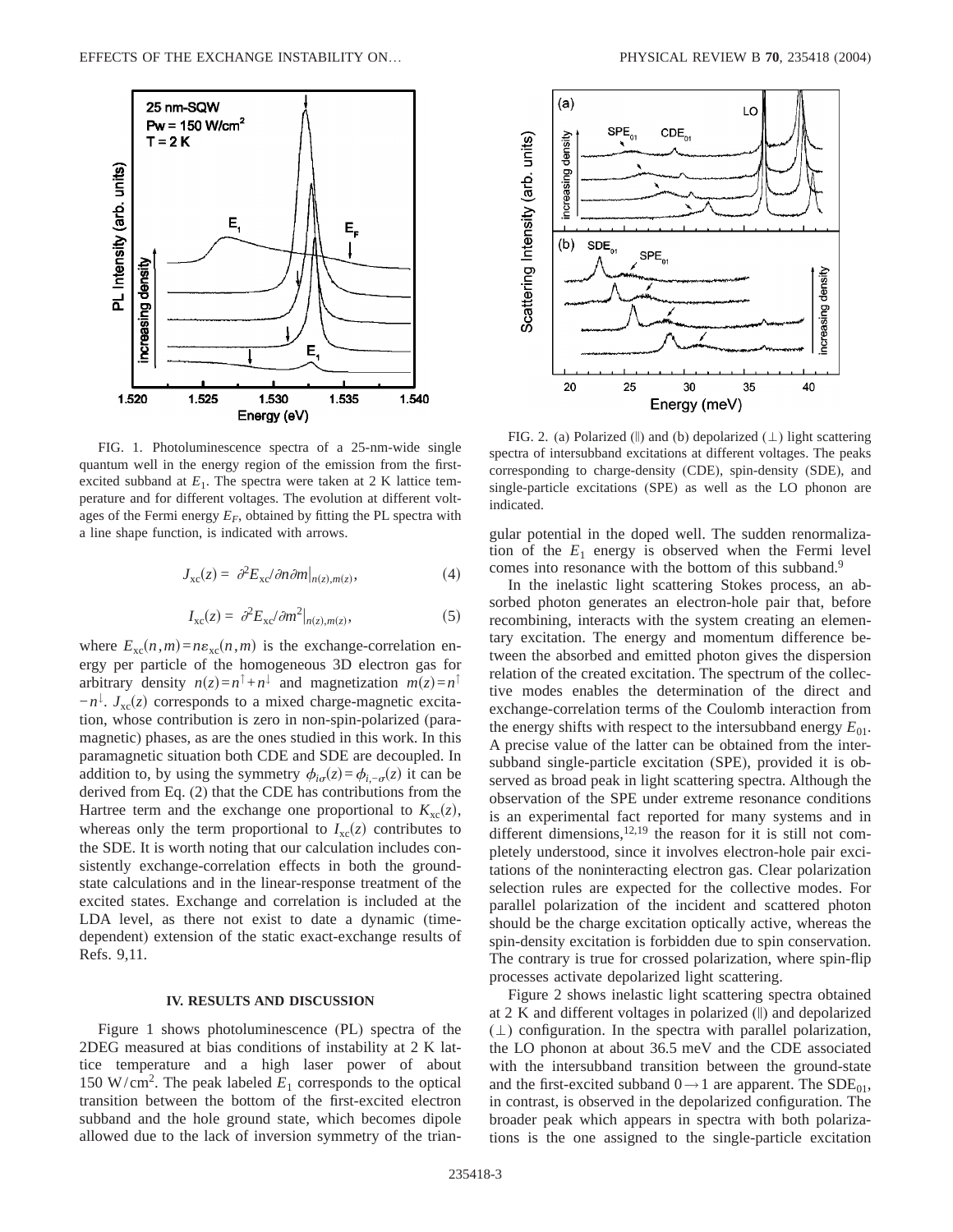$SPE<sub>01</sub>$  and is thus centered at the intersubband energy  $E<sub>01</sub>$ . The marked shift of the SDE to lower energies from the intersubband energy demonstrates that exchange vertex corrections are indeed significant in this electronic system. The set of spectra in Fig. 2 illustrates the evolution of the excitation energies by varying the density of the electron gas. The measurements were done under the same conditions of temperature and laser power as for the corresponding PL spectra, some of which are shown in Fig. 1. The shift of the SPE to lower energies reproduces the renormalization of *E*1, as observed in PL. Furthermore, the changes of the energy separation between the excitations indicate that the manybody corrections depend on electron density as well.

Within the formalism of TDLSDA the many-body contributions  $\gamma_{\text{CDE}}$  and  $\gamma_{\text{SDE}}$  to the energies of the charge and spin-density excitation, respectively, can be written in terms of the Hartree ( $\alpha$ ) and exchange-correlation terms ( $\beta_{\text{CDE}}$ ,  $\beta_{SDF}$ ) of the Coulomb interaction as<sup>12,13</sup>

$$
\gamma_{\rm CDE} = \frac{\alpha}{\tilde{\epsilon}(\omega_{\rm CDE})} - \beta_{\rm CDE},\tag{6}
$$

$$
\gamma_{\rm SDE} = -\beta_{\rm SDE},\tag{7}
$$

where  $\alpha$  represents the depolarization shift, arising from the macroscopic electric field induced by the charge fluctuations themselves. The parameters  $\beta_{\text{CDE}}$  and  $\beta_{\text{SDE}}$  are the excitonic shifts for conserving and nonconserving spin intersubband transitions, respectively, and  $\tilde{\epsilon}(\omega) = (\omega^2 - \omega_{\text{LO}}^2)/(\omega^2 - \omega_{\text{TO}}^2)$  is the contribution of the polar lattice to the dielectric function.<sup>20</sup> The depolarization shift  $\alpha$  is a positive contribution that typically dominates over the negative one of the excitonic shift in the high-density regime. The exchangecorrelation parameter  $\beta_i$  is a function of  $\partial V/\partial \rho_i$ , where *V* is the exchange-correlation potential of the electron gas and  $\rho_i = n(z)$ ,  $m(z)$  is either the total charge or magnetization. The difference between  $\beta_{\text{CDE}}$  and  $\beta_{\text{SDE}}$  is a pure correlation term, often neglected in the literature.<sup>21</sup> Here both terms are considered independently, as it will be justified below.

The parameters  $\alpha$  and  $\beta$ <sub>*i*</sub> can be calculated from the energy of the collective excitations in the long wavelength limit  $(q \approx 0$  for backscattering geometry) according to<sup>21</sup>

$$
(\hbar \omega_{\rm CDE})^2 - E_{01}^2 = 2 \delta n_{01} E_{01} \left( \frac{\alpha}{\tilde{\epsilon}} - \beta_{\rm CDE} \right),\tag{8}
$$

$$
(\hbar \omega_{\rm SDE})^2 - E_{01}^2 = -2\delta n_{01} E_{01} \beta_{\rm SDE},\tag{9}
$$

where  $\delta n_{01} = n_0 - n_1$  is the difference of the subband densities. Thus, from Eqs. (6)–(9) and using the energies of the excitations measured in inelastic light scattering we obtain the values of the parameters  $\gamma_{\text{CDE}}$  and  $\gamma_{\text{SDE}}$  plotted in Fig. 3 (data points) as a function of the total electron density of the SQW. For comparison the curves represent the theoretical results for the excitation energies yielded by the TDLSDA calculations. The fitting parameters used to reproduce the experimental situations at  $T=2$  K for different bias are the asymmetry parameter  $\eta=1, 0.9, 0.87, 0.85, 0.72, 0.34, 0$  and a well width  $d_w = 22.6$  nm. The main result of this work concerns the abrupt change in the many-body corrections to the



FIG. 3. Intersubband many-body corrections  $\gamma_{\text{CDE}}$  and  $\gamma_{\text{SDE}}$  to the energies of the respective collective excitation as a function of the total electron density *n*. Data points were obtained from the peak-energy positions of SDE, CDE, and SPE in light scattering spectra at 2 K lattice temperature and  $150 \text{ W/cm}^2$  laser power. The lines correspond to the results of TDLSD calculations.

energies of the elementary excitations occurring at the instability. In the region of the phase transition, i.e., when the Fermi level is almost resonant with the bottom of the firstexcited subband, the parameter  $\gamma_{\text{CDE}}$  jumps up from almost zero to a finite value, as displayed in Fig. 3. For the parameter  $\gamma_{SDE}$ , in contrast, an abrupt reduction takes place but this cannot be appreciated on the scale of Fig. 3. We discuss this result in detail further below.

The abrupt increase of  $\gamma_{\text{CDE}}$  when the first-excited subband becomes populated is well accounted for by the TDLSDA calculations. Furthermore, the theoretical results indicate that this behavior has to be ascribed to the Hartree term  $\alpha$ . The parameters  $\alpha$  and  $\beta_{\text{CDE}}$  in  $\gamma_{\text{CDE}}$  are calculated independently showing that the main contribution to the jump comes from  $\alpha$ , whereas  $\beta_{\text{CDE}}$  is small in absolute value. Moreover, the ratio of exchange-correlation terms  $\beta_{\text{CDE}}/\beta_{\text{SDE}}$  changes only slightly from 0.71 to 0.79 in the range of total electron densities of Fig. 3. Because of that, we can expect for the experimental results that no significant contribution to the jump in  $\gamma_{\text{CDE}}$  stems from exchange and correlation. By inspection of the kernel of the integrals in Eq. (2) related to the Hartree term of the Coulomb interaction we infer that the jump in the depolarization shift  $\alpha$  is caused by the abrupt change of the electronic structure and the displacement of a macroscopic amount of charge in real space in the *z* direction. Because of the triangular shape of the SQW potential, the center of gravity of the wave function in the ground state is shifted with respect to that of the firstexcited subband. Hence, the sudden transfer of a net charge from the ground to the first-excited subband leads to a reinforcement of the depolarization electric field associated with  $\alpha$  and to a consequent hardening of the intersubband chargedensity excitation.

We now turn to the discussion of the intersubband exchange-correlation interaction terms. Figure 4 shows the range of values of  $\gamma_{SDE}$  in more detail. Here the shortcomings of the local-density approximation at the treatment of exchange and correlation become evident. Nevertheless, we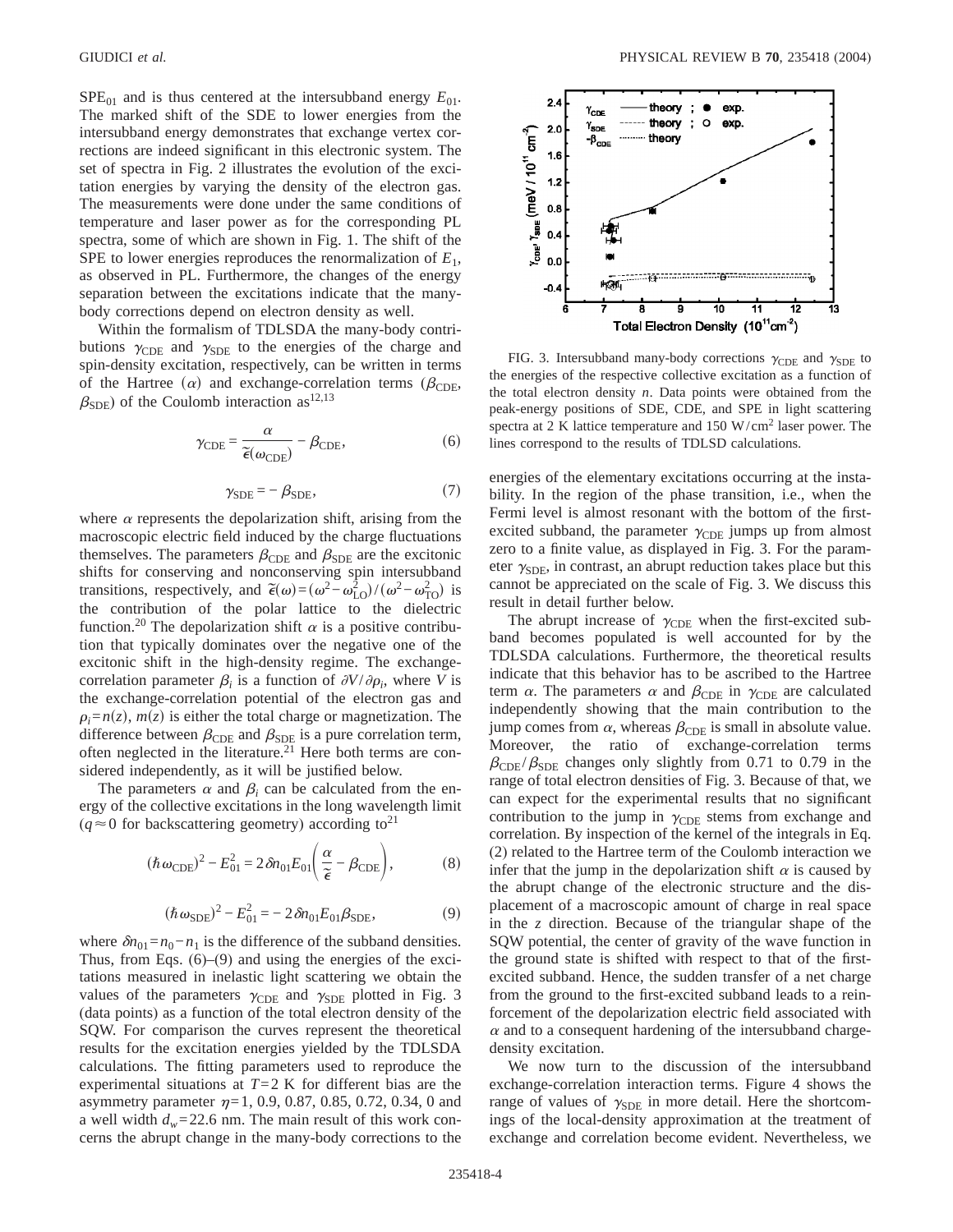

FIG. 4. Exchange-correlation energy correction  $\gamma_{SDE}$  as a function of the total electron density *n*. Experimental (full points) and TDLSD calculation results (open circles) are shown for comparison.<br>FIG. 5. Evolution with temperature of the parameter  $\gamma_{\text{SDE}}$  as a

learn much about the many-body behavior of the 2DEG by comparing theory and experiment. There are two points which are worth to be emphasized: (i) the calculated absolute values of  $\gamma_{SDE}$  are about 70% smaller than the measured ones and (ii) the calculations are unable to reproduce the abrupt reduction of the excitonic shift observed at incipient occupations of the excited subband. Strictly speaking, the intersubband excitonic shift  $\gamma_{SDE}$  corresponds to the difference in exchange-correlation self-energies between electronic states of the involved subbands. The *overestimation* of exchange effects across a gap within LDA is well known,  $^{22}$ in which the exchange (as well as correlation) potentials are computed using results obtained for the gapless, homogeneous 3D electron gas. In our case, LDA overestimates the contribution for the first excited subband, hence yielding smaller absolute values for  $\gamma_{SDE}$ , as seen in Fig. 4. Moreover, within LDA the wave functions and thus the exchange terms are smoothly varying functions of the electron density, making the approximation unable to reproduce an exchange instability. It is important to note that in previous work<sup>9</sup> the inclusion of the *exact* exchange potential for the 2DEG in the calculations was necessary to account for the first-order phase transition observed by photoluminescence means. A similar extension of the theory for the calculation of the excitations exceeds the scope of this work.

Preliminary evidence for the reduction in absolute value of the intersubband exchange-correlation vertex correction by populating excited states was reported before in our work on SQW's.23 Such a collapse has been also observed in double quantum well structures.<sup>24</sup> As mentioned before, the intersubband parameter  $\gamma_{SDE}$  is the difference of exchange self-energies between first and second subband. Thus, when the excited subband becomes occupied, there must be a partial cancellation of exchange self-energies leading to the sudden suppression of the excitonic shift associated with the SDE. It is instructive to compare with the case of a DQW when the Fermi level is tuned across the symmetricantisymmetric gap  $(\Delta_{SAS})$ . In the work of Decca *et al.*,<sup>24</sup> a strong softening of the spin-density mode is observed to occur at substantial occupation of the antisymmetric state with



function of the total density. Lines are guides to the eye.

a Fermi energy of about four times  $\Delta_{SAS}$ . For DQW's the self-energies of both subbands become comparable and they cancel out each other almost completely. The striking result of our work is that the reduction of  $\gamma_{SDE}$  occurs *during* the transition associated with the exchange instability, when the electron density of the upper subband is at most one order of magnitude lower than that of the ground-state one. This speaks for an unexpected enhancement of exchangecorrelation interactions in very dilute 2D gases in modulation-doped single quantum wells. The fact that the collapse of  $\gamma_{SDE}$  is not complete is a consequence of the asymmetry of the triangular SQW potential. For our sample  $\gamma_{SDE}$  saturates at a value of about -0.25 meV/10<sup>11</sup> cm<sup>-2</sup> in the high-density limit with two largely occupied subbands. We point out that for double-layer systems a spin-density instability of the electron gas was also predicted to occur at very low densities<sup>25</sup> but which could not be confirmed experimentally.<sup>26</sup>

Accounting for the first-order character of the exchangedriven phase transition, we have studied the dependence on temperature of the observed changes in the excitonic shift  $\gamma_{SDE}$  of the intersubband spin-density excitation. The corresponding results for four different lattice temperatures ranging from 2 to 30 K are shown as an example in Fig. 5. The sudden reduction of  $\gamma_{SDE}$  at the density of the transition is still present at 5 K but disappears at higher temperatures, for which  $\gamma_{SDE}$  decreases continuously while the upper subband is being filled. From all the temperature data we can determine a critical temperature of about  $T_c = 20$  K for the behavior of the excitonic shift  $\gamma_{SDE}$ . This value agrees reasonably well with that of 35 K obtained from PL experiments for the first-order phase transition of the electron gas upon occupation of the first-excited subband.9 This is not surprising if we consider that both phenomena are manifestations of intersubband exchange interaction terms.

#### **V. CONCLUSIONS**

In conclusion, we have shown that the thermodynamical instability of the 2DEG occurring upon occupation of an